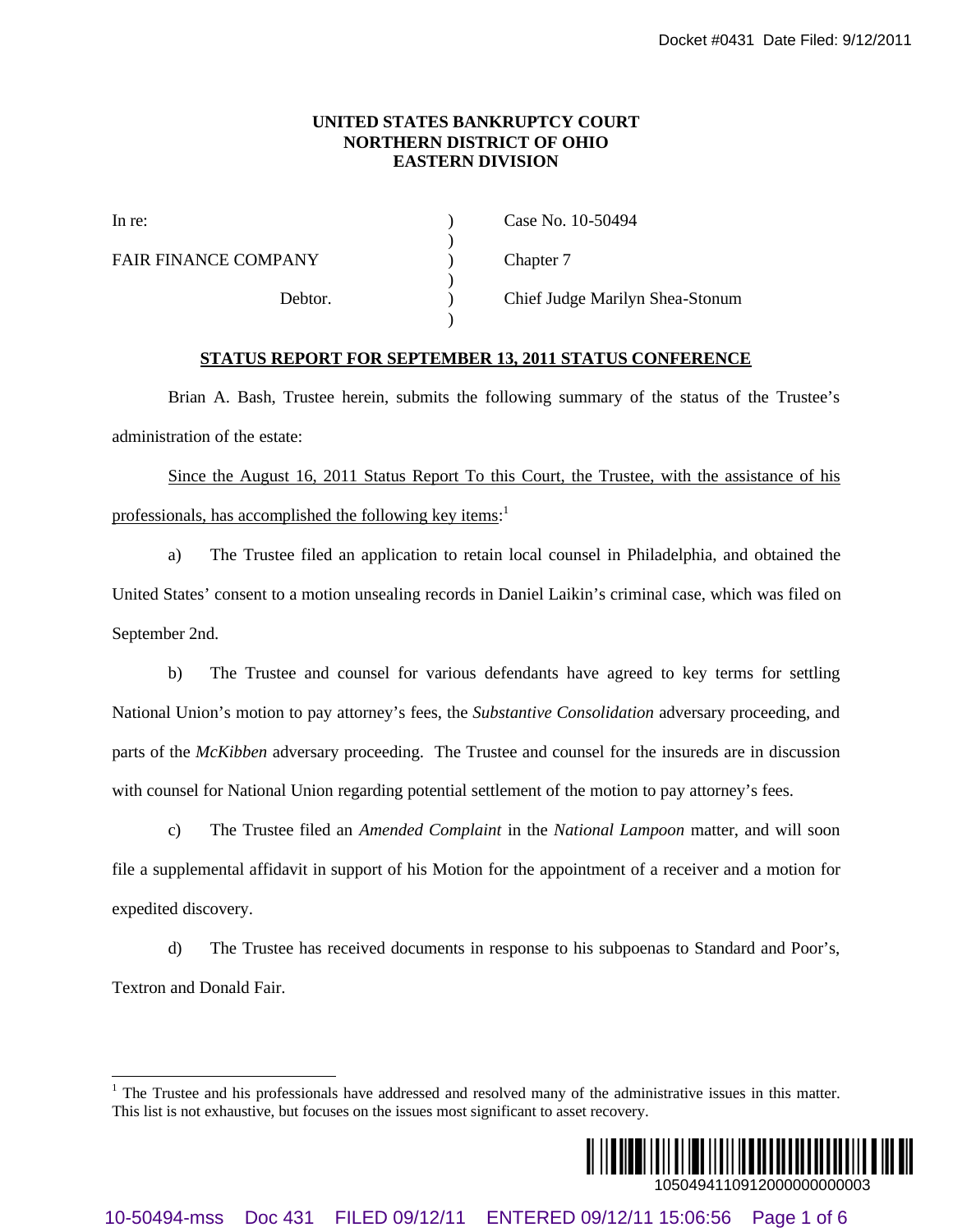e) The Trustee deposed Daniel Laikin in the *Laikin* and *McKibben* adversary proceedings, and obtained an order extending the discovery deadlines and permitting him to complete the deposition of Laikin and take the deposition of John Weingardt.

f) The Trustee has obtained orders approving compromises with Joseph Reynolds and A&M Green Properties, has obtained the proceeds of the A&M Green settlement, and sold Mr. Reynolds' Speedster replica at auction for approximately \$40,000.

g) The Trustee has continued to review the contents of the Fair Finance email server.

h) The Trustee has reviewed invoices provided by Blank Rome in connection with its claims to the proceeds of the sale of Daniel Laikin's Los Angeles property and is in discussions with Blank Rome regarding those claims.

i) The Trustee has sold the last remaining pieces of artwork in his possession.

j) The Trustee litigated the Motion of Obsidian Enterprises and other parties to have this Court alter or amend its order determining privilege on Fair's computer servers, including attending hearings and filing a sur-reply.

k) The Trustee has received settlement checks from three political committees, and intends to file motions to compromise those controversies with the Court shortly.

l) The Trustee's professionals have continued to investigate, identify and develop numerous potential claims and causes of action.

### In the following weeks, the Trustee intends to focus on accomplishing the following key actions:

1) Finalizing terms for a servicing agreement with respect to accounts receivable with an estimated value of more than \$2 million. The Trustee intends to file a motion shortly to approve that servicing agreement, which will enable the Trustee to begin collecting, and potentially sell, the receivables.

2) Developing and filing causes of action to recover funds for the estate, including avoidance claims under chapter 5 of the Bankruptcy Code, breach of contract claims against loan recipients, and other claims.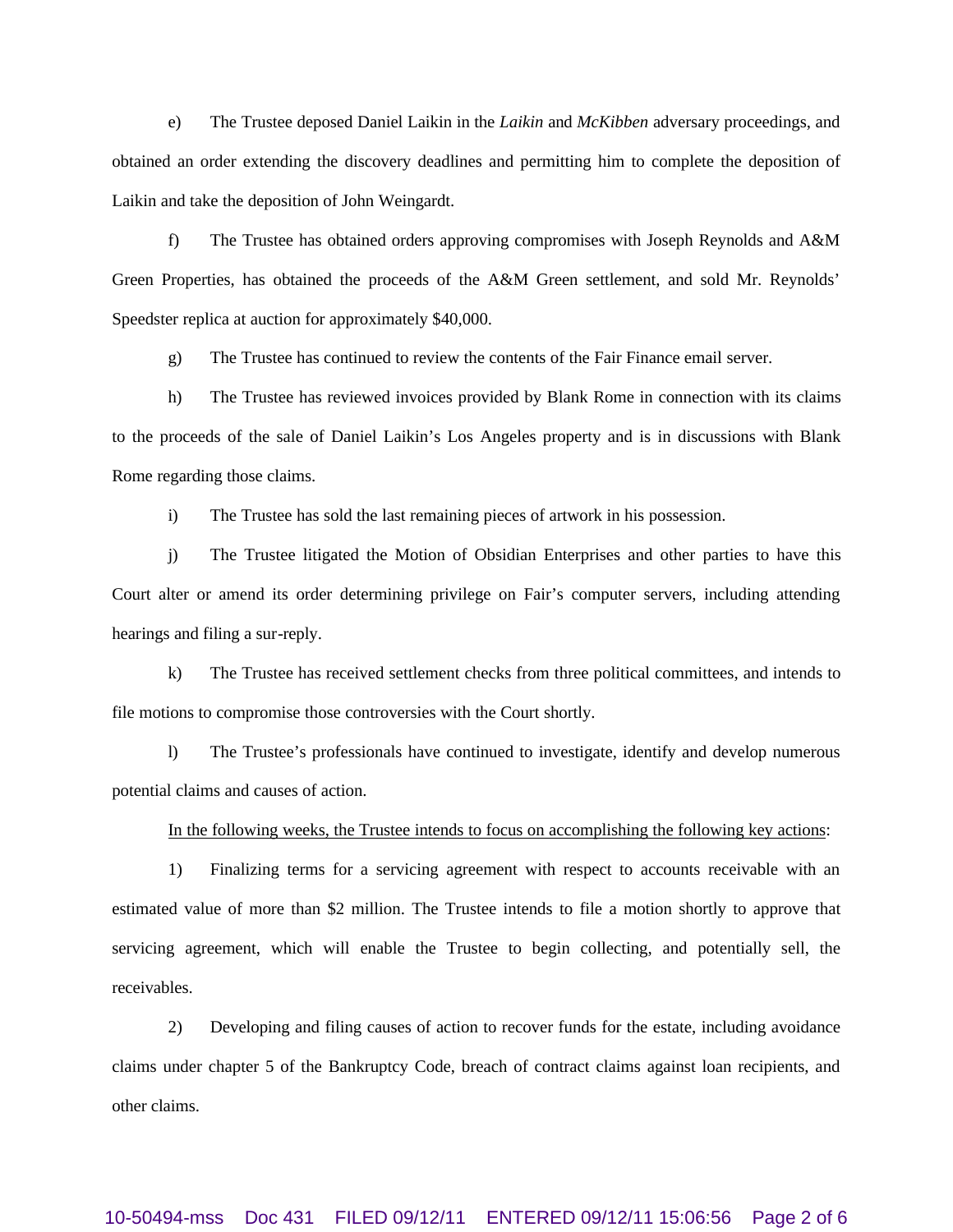3) Taking depositions in Cleveland, Indianapolis, and Los Angeles, and issuing additional requests for documents and examinations pursuant to Rule 2004.

4) Continue the investigation of the claims asserted by Blank Rome and Liberty International to the proceeds of the sale of Daniel Laikin's Los Angeles property.

5) Sending additional demand letters and pursuing additional obligations owing to the estate.

6) Negotiating the potential sale of United Trailers, Obsidian's only operating subsidiary, on whose assets the Trustee holds a second lien.

Date: September 12, 2011

Respectfully submitted,

*/s/ Brian A. Bash* Brian A. Bash, Trustee (0000134) Kelly S. Burgan (0073649) Baker & Hostetler LLP PNC Center 1900 East  $9<sup>th</sup>$  Street, Suite 3200 Cleveland, OH 44114-3482 Telephone: 216.621.0200 Facsimile: 216.696.0740 Email: BashTrustee@Bakerlaw.com Email: kburgan@bakerlaw.com

*Counsel for the Trustee*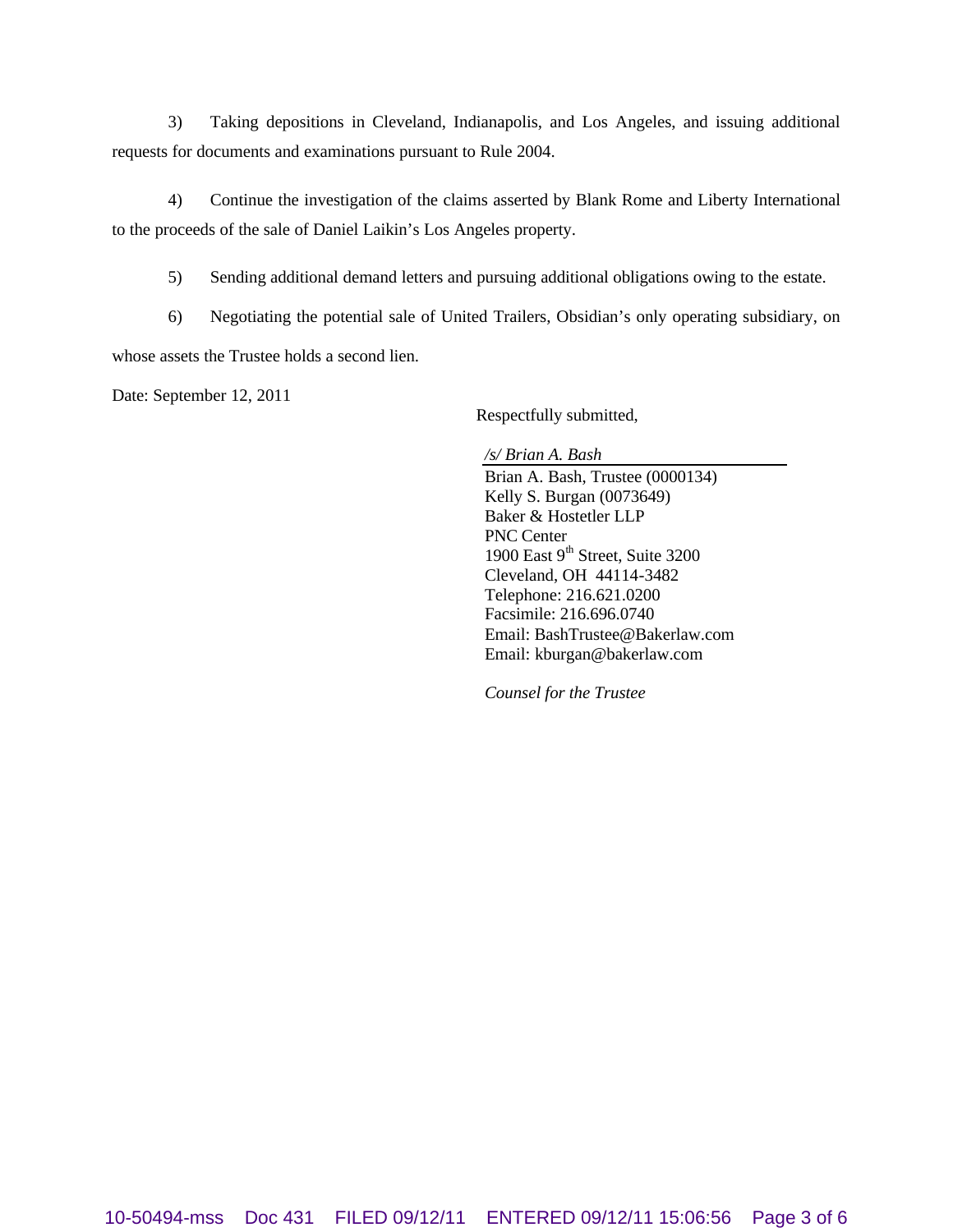# **CERTIFICATE OF SERVICE**

A copy of the foregoing has been served via ECF or regular, U.S. Mail, on September 12, 2011, on the attached service list.

*/s/ Brian A. Bash*

Brian A. Bash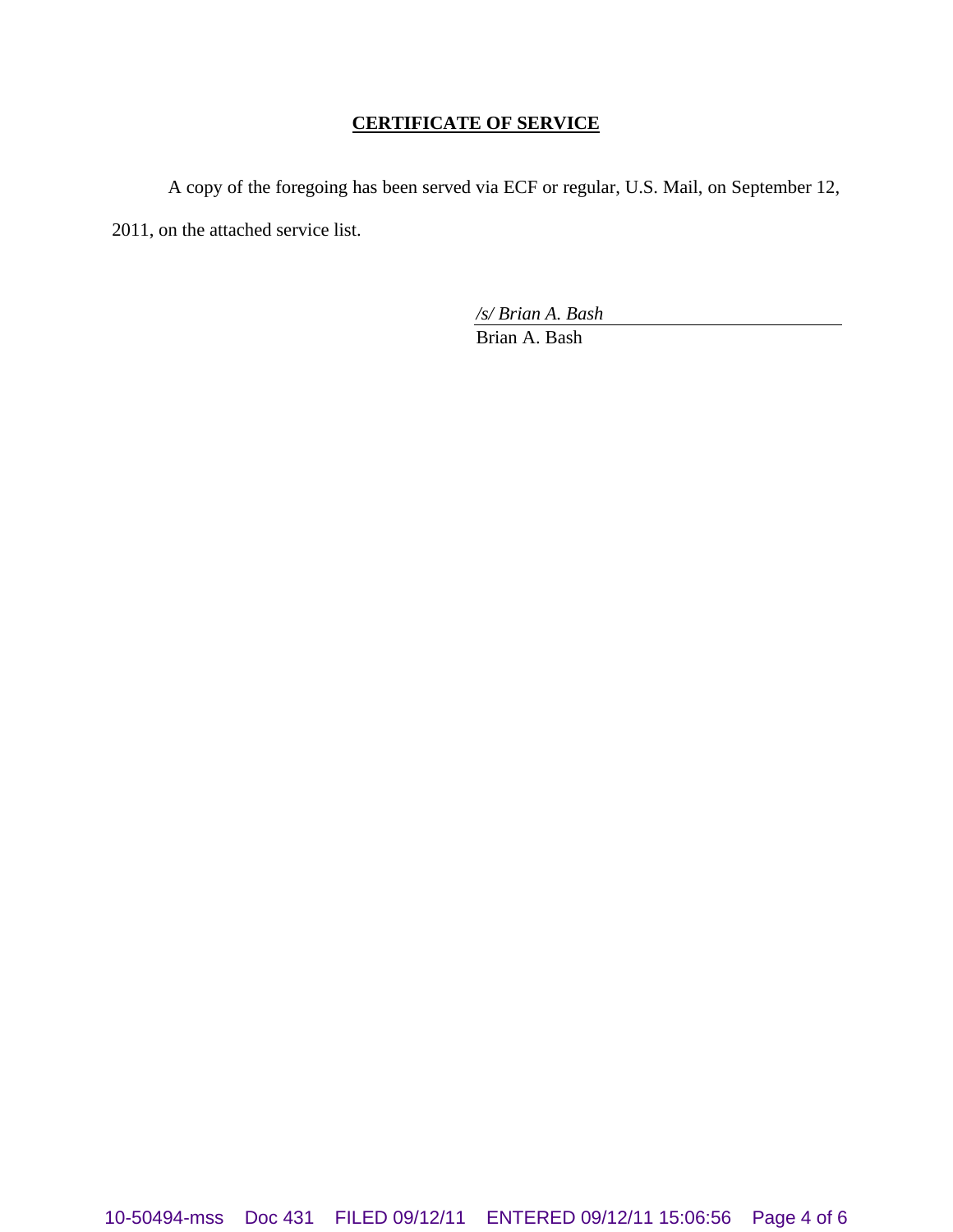## **SERVICE LIST**

### **Electronic Mail Notice List**

The following is the list of **parties** who are currently on the list to receive e-mail notice/service for this case.

- Brian A Bash bashtrustee@bakerlaw.com, bbash@ecf.epiqsystems.com
- Brian A Bash BBash@bakerlaw.com
- Kelly Burgan kburgan@bakerlaw.com
- Anthony J. Cespedes ajc1253@yahoo.com
- Adam D. Cornett acornett@taftlaw.com, cmillner@taftlaw.com;docket@taftlaw.com
- Breaden M Douthett bdouthett@bakerlaw.com, krossiter@bakerlaw.com
- J Douglas Drushal ddrushal@ccj.com
- Joseph Esmont jesmont@bakerlaw.com, joe.esmont@gmail.com
- Leon Friedberg lfriedberg@cpmlaw.com, knocera@cpmlaw.com;squinn@cpmlaw.com
- H Ritchey Hollenbaugh hrh@cpmlaw.com, knocera@cpmlaw.com;slq@cpmlaw.com
- Steven G Janik steven.janik@janiklaw.com
- Cynthia A Jeffrey ecfndoh@reimerlaw.com, RACJ.ecfndoh@yahoo.com
- Stuart A. Laven slaven@beneschlaw.com, docket@beneschlaw.com;mkrawczyk@beneschlaw.com;lbehra@beneschlaw.com
- Trish D. Lazich trish.lazich@ohioattorneygeneral.gov, angelique.seals@ohioattorneygeneral.gov
- Scott B. Lepene slepene@beneschlaw.com, docket@beneschlaw.com;mkrawczyk@beneschlaw.com;lbehra@beneschlaw.com
- David A Looney attorney@bright.net
- Grant A Mason gamason@millermast.com
- Matthew H Matheney mmatheney@frantzward.com, dlbeatrice@frantzward.com
- Shorain L. McGhee shorain.mcghee@sbcglobal.net
- David P. Meyer dmeyer@dmlaws.com, docket@dmlaws.com
- David Polan Meyer dmeyer@dmlaws.com
- Michael J Moran moranecf@yahoo.com
- David A Mucklow davidamucklow@yahoo.com
- Crystal L. Nicosia crystal.nicosia@janiklaw.com
- Alexis Courtney Osburn aosburn@bakerlaw.com
- Mark A Phillips mphillips@beneschlaw.com, docket@beneschlaw.com;lbehra@beneschlaw.com;cgreen@beneschlaw.com
- Timothy Paul Piatt tppiatt@mgplaborlaw.com
- Clinton E. Preslan ndohbky@jbandr.com
- David F. Proano dproano@bakerlaw.com
- Stephen J Pruneski spruneski@rlbllp.com
- Ray H Stoess raystoess@600westmain.com
- Timothy M. Sullivan tim@tmslaw.net, alison@tmslaw.net
- Vance P Truman medinaatty@yahoo.com, medinaatty@gmail.com
- United States Trustee (Registered address)@usdoj.gov
- Nancy A Valentine navalentine@hahnlaw.com, hlpcr@hahnlaw.com
- Thomas C Wagner wagnert@tcwlawyers.com, wagnert@vwlawyers.com
- Wayne County Litigants ddrushal@ccj.com
- Maria D. Giannirakis ust06 maria.d.giannirakis@usdoj.gov